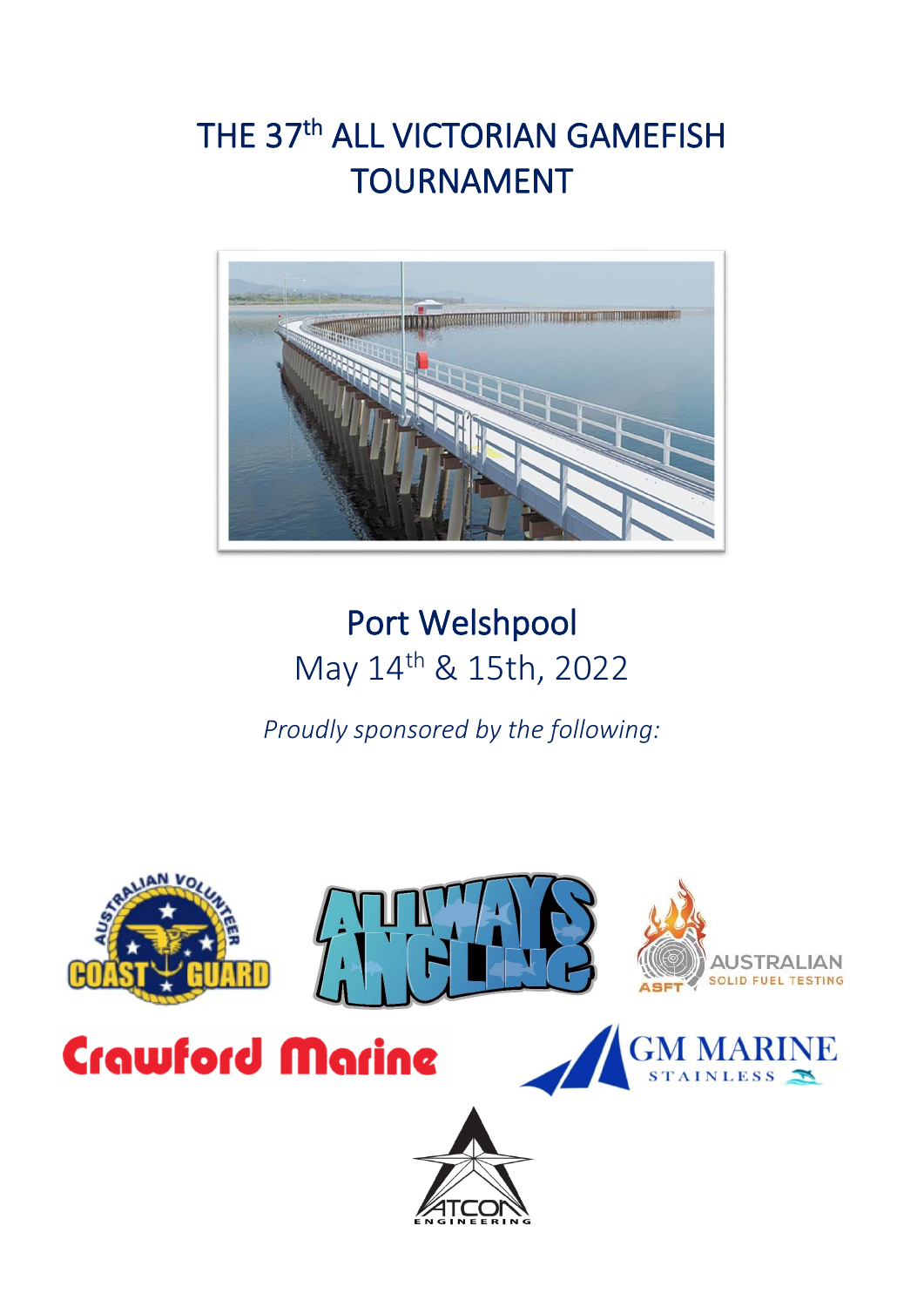# All Victorian Gamefish Tournament

The committee would like to thank all those involved in the organisation of this event and especially to the sponsors who, without their support the event would not be possible, and ask where possible competitors support them. A special thank you also to Welshpool Coast Guard for providing the venue for the tournament base and weigh station area. Finally, the committee ask that you be mindful of your surroundings throughout this event and fish safe.

# **Entry into the All Victorian Gamefish Tournament entitles you to free entry to the Sports Fishing section.**

*Please note: Gummies, Tope and other nominated Gamefish species can only be weighed in either the Gamefish or the Sportfish sections. The same fish cannot be weighed in both.*

# MONSTER RAFFLE SATURDAY NIGHT OLD FERRY TERMINAL

# TICKETS ON SALE FROM 6:00PM RAFFLE STARTS AT 8:00PM

IN THE EVENT THAT THE TOURNAMENT IS CANCELLED EARLY, THE PRESENTATIONS WILL BE BROUGHT FORWARD TO A TIME DETERMINED BY THE COMMITTEE AND WINNERS WILL BE NOTIFIED.

Presentations will be at the Old Ferry Terminal

# THE MOBILE PHONE CONTACT NUMBER FOR THE TOURNAMENT IS:

# Gary Cleland 0407348543 Gary Oates: 0475 201 983

# ACCOMODATION

Due to the limited amount of accommodation at Port Welshpool, it is important that you book early. Please mention you are part of the tournament when you book.

| <b>LOCATION</b>                         | <b>CONTACT</b>   |
|-----------------------------------------|------------------|
| Welshpool Hotel Long Jetty Caravan Park | $(03)$ 5688 1233 |
| <b>Wilson Prom Motel</b>                | $(03)$ 5682 2055 |
| <b>Welshpool Hotel</b>                  | (03) 5688 1209   |
| <b>Toora Guest House</b>                | (03) 5686 2416   |
| <b>Marrawee Holiday Units</b>           | (03) 5682 2171   |
| <b>Foster Caravan Park</b>              | (03) 5682 2440   |

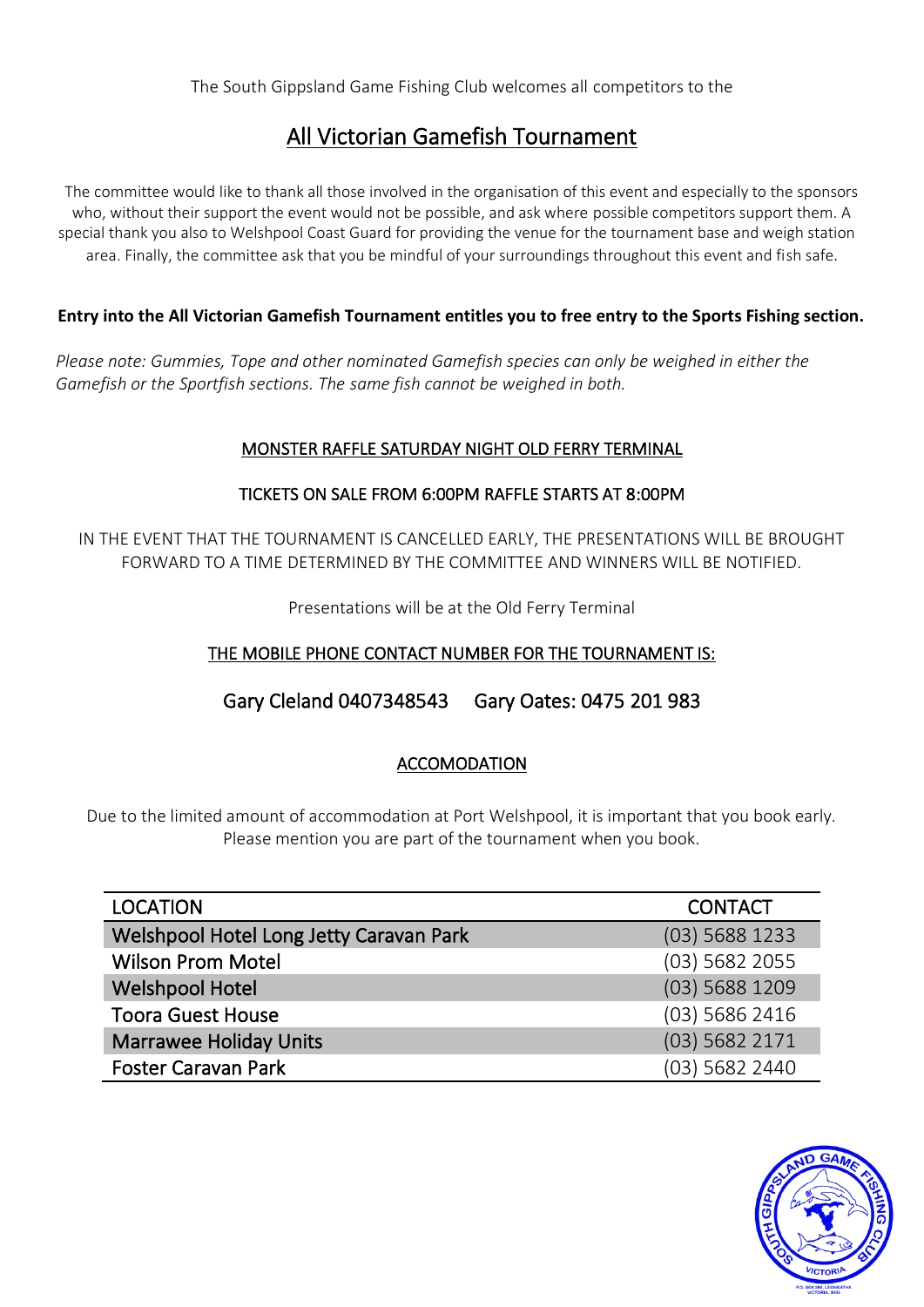# ALL VICTORIAN GAMEFISH TOURNAMENT – PORT WELSHPOOL – May 14th & 15th 2022 PRIZE LIST – SANCTIONED TOURNAMENT

|                | Category                                                         | Level            | Prize                                                                                                                       |  |  |
|----------------|------------------------------------------------------------------|------------------|-----------------------------------------------------------------------------------------------------------------------------|--|--|
|                | <b>SECTION 1</b><br>(GFAV/GFAA Rules & Regulations Apply)        |                  |                                                                                                                             |  |  |
| $\mathbf{1}$   | Champion Angler Tag & Release                                    | Senior           | 24kg Tiagra Hyper Rod + Tiagra Reel loaded<br>with 24kg IGFA line & wind-on leader<br>donated by:<br>ALLWAYS ANGLING & ASFT |  |  |
| $\overline{2}$ | Champion Angler Tag & Release                                    | Junior/Small Fry | \$300.00 BCF Voucher donated by ASFT                                                                                        |  |  |
| 3              | Champion Boat Tag & Release                                      | Open             | \$500.00 Voucher donated by:<br><b>GM MARINE STAINLESS</b>                                                                  |  |  |
| 4              | <b>Heaviest Capture</b>                                          | Senior           | Shimano Talica 20 + Shimano Rod                                                                                             |  |  |
| 5              | Heaviest Capture                                                 | Junior/Small Fry | \$300.00 Alpine Country Voucher donated<br>by<br><b>ACTON ENGINEERING</b>                                                   |  |  |
| 6              | 2 <sup>nd</sup> Heaviest Capture                                 | Senior           | Black Magic stand up harness set<br>Donated by Brown Wigg                                                                   |  |  |
| 7              | Most Meritorious Capture                                         | Open             | \$500.00 Voucher<br>Donated by Crawford Marine                                                                              |  |  |
| 8              | Most Meritorious Capture -<br>Kingfish                           | Open             | \$300.00 ALLWAYS ANGLING Voucher<br>donated by ATCON ENGINEERING                                                            |  |  |
| 9              | Most Meritorious Capture - Tuna                                  | Open             | Spreader Bar                                                                                                                |  |  |
| 10             | Heaviest Capture other Gamefish<br>(not including Tuna or Shark) | Open             | 6x3 Gazebo donated by<br><b>ATCON ENGINEERING</b>                                                                           |  |  |
| 11             | Heaviest Capture - Shark                                         | 4/6kg Line       | - Plaque -                                                                                                                  |  |  |
| 12             | Heaviest Capture - Shark                                         | 8/10Kg Line      | - Plaque -                                                                                                                  |  |  |
| 13             | Heaviest Capture - Shark                                         | 15/24kg Line     | - Plaque -                                                                                                                  |  |  |
| 14             | Heaviest Capture - Gummy/Tope                                    | Open             | - Record Only -                                                                                                             |  |  |
| 15             | Snapper                                                          | Open             | - Record Only -                                                                                                             |  |  |
| 16             | Crying Towel Award                                               | Open             | - MYSTERY PRIZE -                                                                                                           |  |  |

*Prizes correct at the time of printing. SGGFC Inc. Reserves the right to change Prize List without notice* 

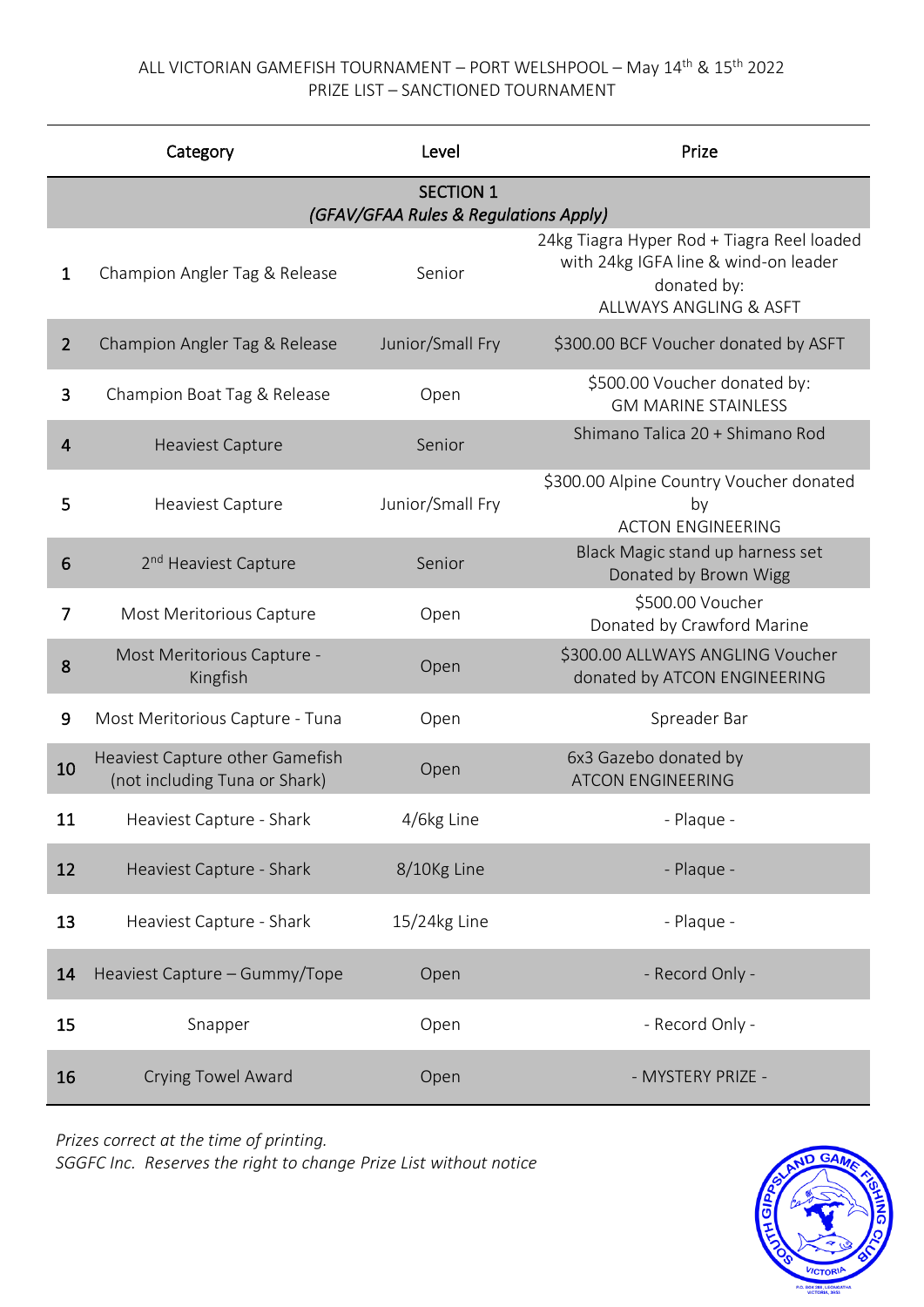### ENTRY FORM

The South Gippsland Game Fishing Club Inc. Presents: All VICTORIAN GAMEFISH TOURNAMENT Port Welshpool, VIC May 14th & 15th 2022



### TEAM INFORMATION

| <b>POSITON</b>  | <b>NAME</b> | SNR/JNR/SF | <b>CLUB</b> |
|-----------------|-------------|------------|-------------|
| <b>CAPTAIN:</b> |             |            |             |
| CREW:           |             |            |             |
| CREW:           |             |            |             |
| CREW:           |             |            |             |

### TOURNMENT ENTRY FEE

ADULTS - \$60.00 Each

JUNIORS \$40.00 Each *(Under 16 as of May 13th 2022)*

Total Adults - Total Juniors - \_\_\_\_\_\_\_\_\_ Total - \$\_\_\_\_\_\_\_\_ Captain's Postal Address: Captain's Contact Number: Captain's Address During Event: Captain's Number During Event: Captain's Email Address:

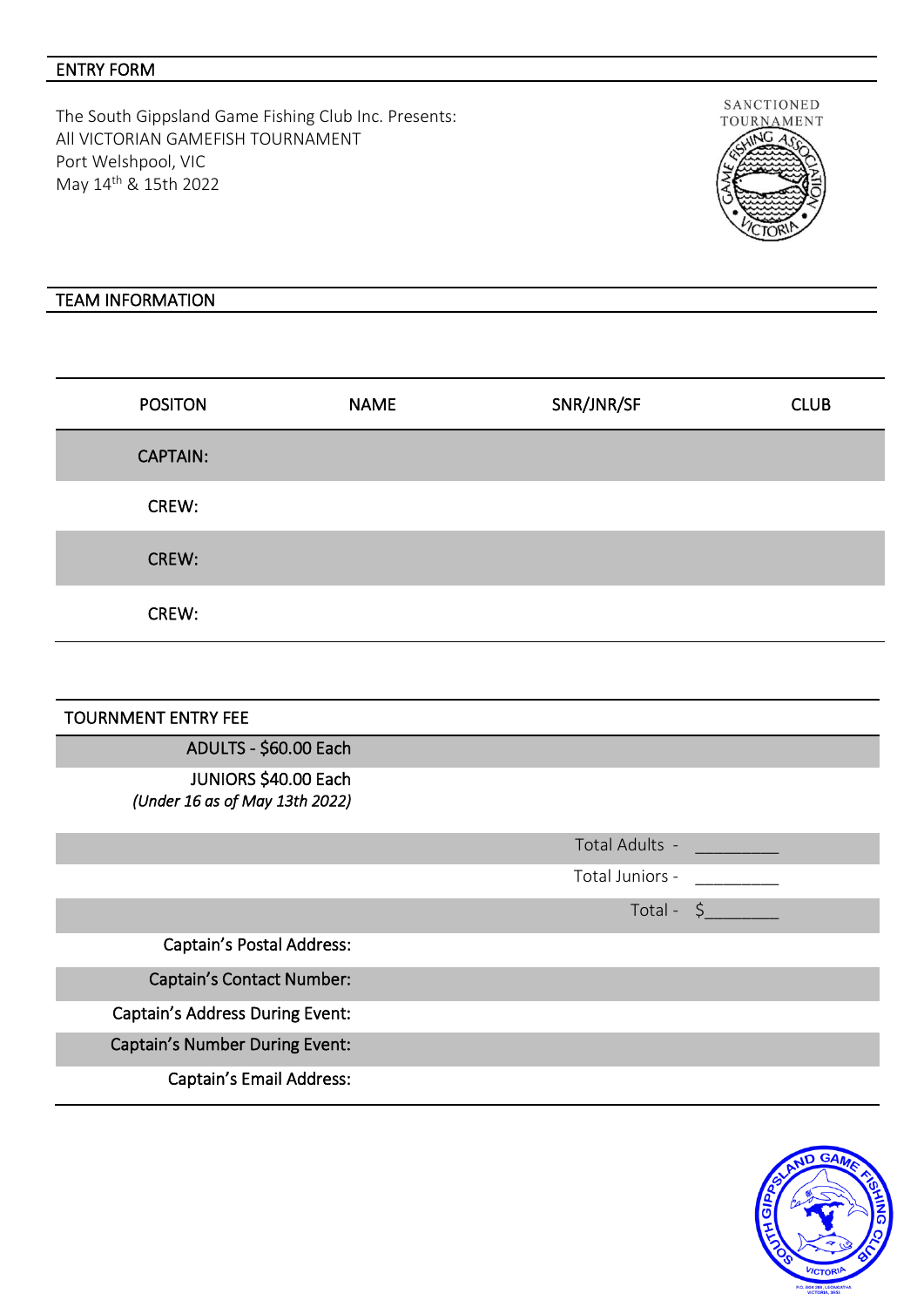| <b>BOAT INFORMATION</b>      |                             |  |
|------------------------------|-----------------------------|--|
| Name of Vessel or Call Sign: | <b>Registration No:</b>     |  |
| Make of Vessel:              | Length:                     |  |
| Type:                        | Full - Half - Other         |  |
| Number of Engines:           | Fuel Type                   |  |
| Make of Engine/s:            | Horsepower:                 |  |
| Vehicle Registration:        | <b>Trailer Registration</b> |  |
| Radio Equipment:             | <b>VHF Channel:</b>         |  |
| <b>Navigation Equipment:</b> | Radar - Depth Sounder - GPS |  |
| On Board Mobile No:          |                             |  |

# **All craft must comply with minimum Victorian Safety Requirements and must be equipped with radio Channel – VHF Channel 72**

SAFETY CHECKLIST

| <b>Bailing Bucket</b>       | Sea Anchor        | Paddle (Single Engine Boat) |
|-----------------------------|-------------------|-----------------------------|
| <b>Emergency Rations</b>    | Distress V Sheet  | Flares - Parachute          |
| Fresh Water (2L Per Person) | Reflective Mirror | Flares - 2 Orange Smoke     |
| $E.P.I.R.B - 406Mhz$        | Fire Extinguisher | $Flares - 2 Red$            |
| Life Jackets                |                   |                             |

INSURANCE DETAILS

| Insured:            | lnsurer:                 |
|---------------------|--------------------------|
| Type for Insurance: | Policy No:               |
| Renewal Date:       | <b>Signed Boat Owner</b> |

To be eligible for entry skippers/owners must fill in all insurance details on entry and by signing the form accept the information given is true and correct. Skippers may also be asked to provide the tournament committee with proof of current third party property damage & third party personal injury cover. False declaration will result in disqualification from tournament.

My Crew and I have read and fully and understand and accept the rules and regulations of this tournament

# **Signed – Team Captain:**

### **Please complete the Entry Form & Safety Checklist and return with the appropriate fees to:** The Secretary- SGGFC.fishing@gmail.com Payments Acc Name:SGGFC Acc:515887173 BSB:083735 Ref: Full Name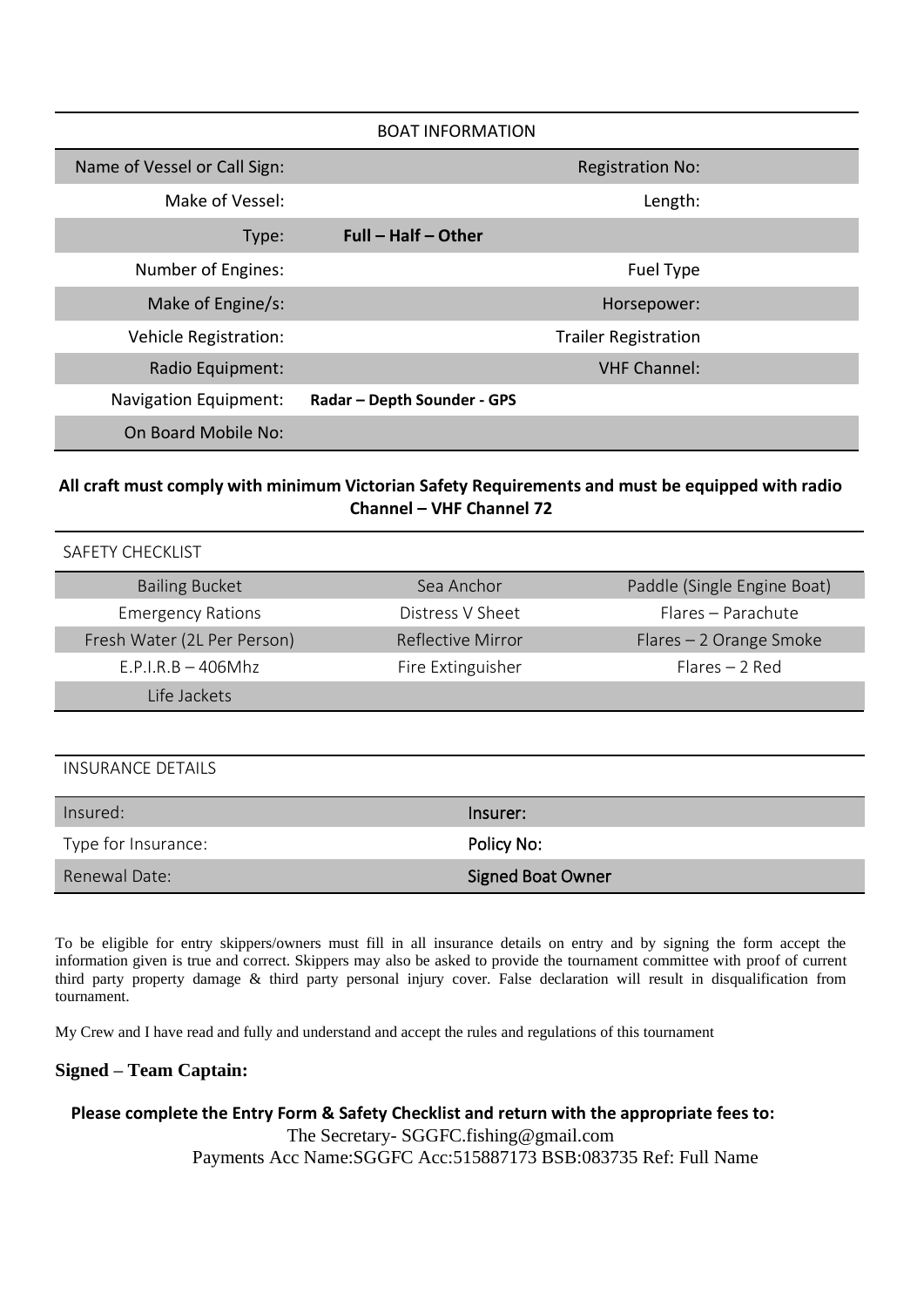# All Victorian Gamefish Tournament

# Tournament Rules **(GFAV SANCTIONED TOURNAMENT)** May 14<sup>th</sup> & 15<sup>th</sup> 2022

#### 1. TEAMS

Shall consist of a minimum of 2 adults and a maximum of 5 anglers per team. Anglers participating – "Only members affiliated with GFAA, ANSA or overseas visitors affiliated with IGFA can fish a GFAA/GFAV sanctioned tournament". Anglers must provide proof of affiliation on request. Proof of affiliation will be required for allocation of prizes.

#### 2. FISHING RULES

GFAV sanctioned tournament.

Fishing rules shall be the current G.F.A.A. rules for equipment, capture and tag & release. G.F.A.V. By-laws must be obeyed. Only species listed below will be recognized.

#### **BILLFISH**

Marlin (Black, Pacific Blue, Striped), Broadbill Swordfish

#### **GAMEFISH**

Albacore, Mahi Mahi, Southern Bluefin Tuna, Yellowfin Tuna and Yellowtail Kingfish, Stripey Tuna, Mulloway. Snapper (record only)

#### TAGGING

Only Recognised GFAV species for tagging allowed.

#### **SHARKS**

Whaler, Mako, Hammerhead, Tiger, Thresher, Blue (note 1), Gummy & Tope (record only)

#### Note 1:

Capture of Blue Sharks is not allowed except for potential IGFA World, GFAA Australian or GFAV Victorian Records. These fish will score NIL Points. If the captured fish does not weigh within 20% of the current record, 2000 points will be DEDUCTED as a PENALTY.

#### 3. LINE CLASSES

2kg (Game Fish Only), 4kg, 6kg, 8kg, 10kg, 15kg, 24kg, 37kg

#### "BRAID OR GEL-SPUN LINES ARE NOT PERMITTED FOR CAPTURE"

#### 4. SCORING

Method used to calculate capture points will be as follows:

Weight of Fish X 100 Divided by Line Class x Species Multiplier

Species multiplier Bill fish x 1 Game Fish x 1.5 Sharks x 5 Blue Sharks x .25

#### 5. REGISTRATION AND BRIEFING

Teams can register by Email or the Old Ferry Terminal from 6:00pm until 8:00pm Friday the 13th may 2022. The briefing will follow at 8:00pm.

#### ALL REGISTERED TEAMS MUST ATTEND

Late entries will be accepted at the tournament radio base on the Saturday morning.

#### 6. WEATHER

As per GFAV By-laws; "The declaration of a gale or storm force warning by the appropriate weather authority will automatically require the suspension of any tournament or event conducted under the auspices of the Game Fishing Association of Victoria and its member clubs for the period of the current warning. In the event of a declaration whilst vessels are at sea, such vessels are required to cease fishing and make way to port"

In the event of bad weather, a radio announcement at the earliest possible time from the base station will notify boats of possible restriction or cancellation of the days fishing.

#### 7. SCORING

#### Tag & Release Point Score

| <b>Billfish</b>     | 10000                            |  |
|---------------------|----------------------------------|--|
| Yellowfin tuna      | (fork length $<$ 1500mm)<br>2000 |  |
| Yellowfin tuna      | 10000 (fork length > 1500mm)     |  |
| Bluefin tuna        | (fork length $<$ 1500mm)<br>2000 |  |
| Bluefin tuna        | 10000 (fork length > 1500mm)     |  |
| Bigeye              | 2000                             |  |
| Albacore            | 1000                             |  |
| Yellowtail Kingfish | 1000 (min length 70cm)           |  |
| Hammerhead Shark    | 3000 (min length 100cm)          |  |
| Mako Shark          | $\mathbf{u}$<br>3000             |  |
| <b>Blue Shark</b>   | $\mathbf{u}$<br>2000             |  |
| Whaler              | $\mu$<br>3000                    |  |
| Thresher Shark      | $\mathbf{u}$<br>4000             |  |
| Tope                | $\mathbf{u}$<br>1500             |  |
| All others Species  | 0 points                         |  |

All tag cards and capture forms must be marked with the time the fish was tagged or captured. In the event of equal scores, the first angler to attain those points shall be deemed the winner. Tagging of the same shark more than once by the same team on the same day of competition will not be permitted.

#### MINIMUM WEIGHTS Tag & Release

Game fish 3kg Sharks 5kg

#### 8. BOAT INSURANCE

It is a condition of this tournament that all boats are adequately covered by insurance. To be eligible for entry skippers/owners must fill in all insurance details on entry and by signing the form accept the information given is true and correct. Skippers may also be asked to provide the tournament committee with proof of current third party property damage & third party personal injury cover.

False declaration will result in disqualification from tournament.

#### 9. TACKLE

Any angler weighing fish will be asked to present the tackle on which the capture was made so that it may be checked prior to weighing. Anglers submitting tag cards may also be asked to present their tackle for checking.

#### 10. CAPTURES

MINIMUM WEIGHTS Southern Bluefin Tuna 5kg Sharks 20kg Sharks Gummy and Tope Double line class All Sharks must be double line class. All Billfish & Game fish and other species must be line class.

All capture forms must be marked with the time the fish was captured. In the event of equal weight, the first angler to radio the fish to base shall be deemed the winner.

In the event of radio failure or reception problems captures will be accepted via text message to the nominated tournament base mobile phone Current Victorian Bag and Size Limits Apply.

#### 11. PROTESTS

Any protests relative to capture or tag & release must be submitted in writing by the captain to the tournament co-ordinator. Protests must be lodged no later than 6:00pm on day 1 and 3:00pm on day 2. The decisions of the Tournament committee are final.

#### 12. JUNIORS / SMALL FRY

A junior will be any person under the age of 16 years and small fry any person under the age of 11 years as at midnight, 13th May 2022

*The South Gippsland Game Fishing Club accepts no responsibility whatsoever for any action caused or damage arising out of the conduct of this tournament.*